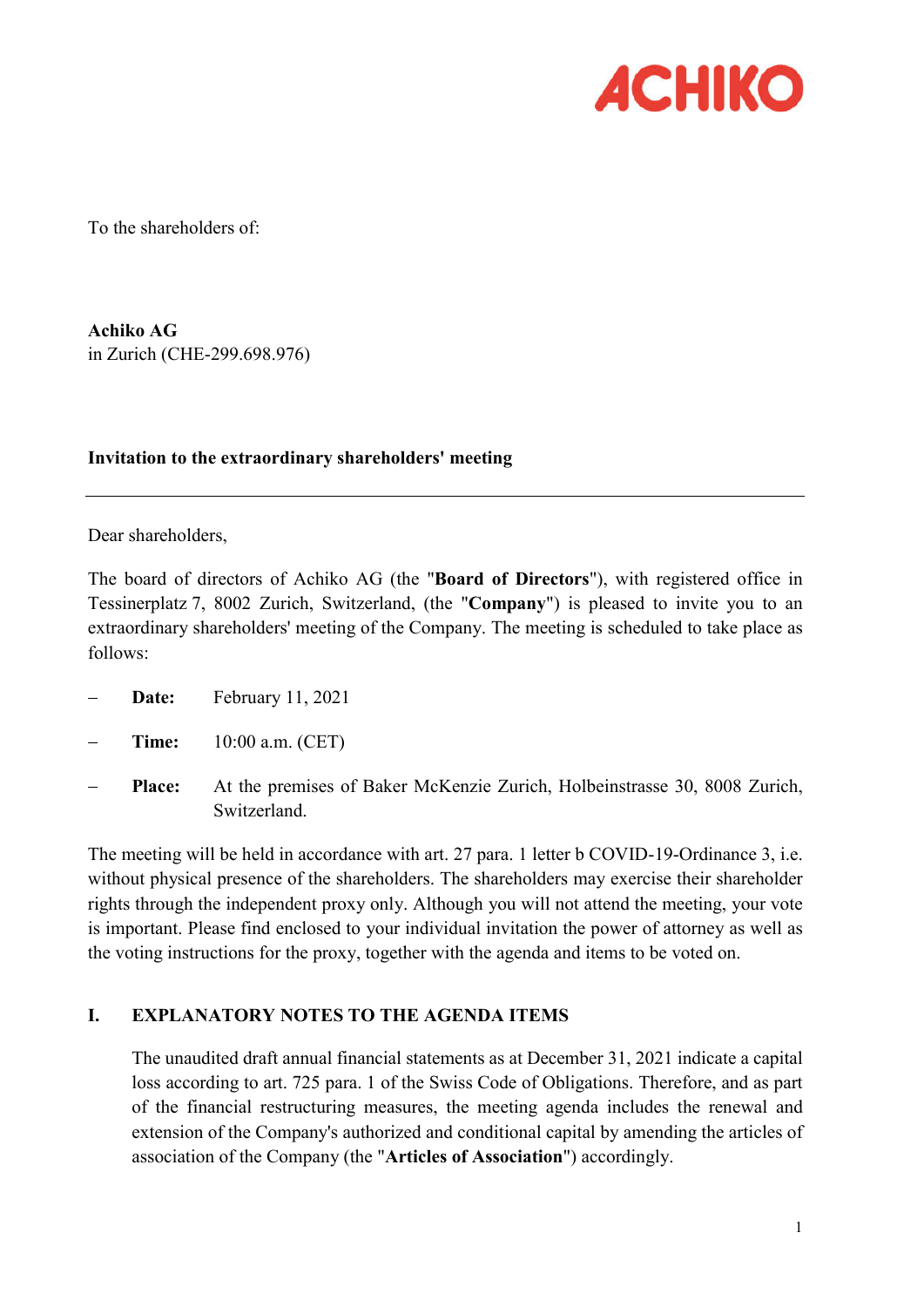

In light of this capital loss, the Board of Directors has undertaken certain measures prior to this extraordinary shareholders' meeting, including the entry into certain convertible loan transactions as well as certain private placements of shares and options for shares (as further described in the Company's press releases of November 30, 2020 and December 11, 2020). These measures were taken in order to ensure the continued financing of the Company's business. To further strengthen the Company's financial restructuring efforts, the Board of Directors proposes the aforementioned renewal and extension of the Company's authorized and conditional capital (as further described in more detail below) and to use the newly created capital to further service existing or soon to be concluded financing arrangements (such as the Company's arrangements with Yorkville Advisors and Negma Group). In addition, this renewal and extension of the Company's authorized and conditional capital will allow the Company to create the required capacity and options to pursue a rights offering, other capital market transactions and private placements of shares or convertible bonds or loans at a suitable time. Furthermore, with the renewal of the conditional capital, the Board of Directors intends to create further stock options for employees as well as new members of the management and the newly formed advisory board.

# II. AGENDA

# 1. Appointment of the chairperson and the secretary and scrutineer of the meeting as well as determination of the quorum

## 2. Renewal of the authorized capital

The Board of Directors proposes to renew the provision regarding the authorized share capital in Art. 2.2 of the Articles of Association and, thereby, to authorize the Board of Directors to increase the share capital at any time until February 11, 2023 by a maximum amount of CHF 529,159.02 by issuance of a maximum of 52,915,902 registered shares with a par value of CHF 0.01 each, to be fully paid up. The issue price, the amount to be issued, the date of dividend entitlement, the conditions for the exercise of subscription rights and the type of deposits are defined in each case by the Board of Directors.

The wording of Art. 2.2 of the Articles of Association shall thus newly state the following:

The Board of Directors is authorized to increase the share capital at any time until February 11, 2023 by a maximum amount of CHF 529,159.02 by issuance of a maximum of 52,915,902 registered shares with a par value of CHF 0.01 each, to be fully paid up.

#### 2.2 Authorized Share Capital 2.2 Genehmigtes Aktienkapital

Der Verwaltungsrat ist ermächtigt, das Aktienkapital jederzeit bis zum 11. Februar 2023 im Maximalbetrag von CHF 529'159.02 durch Ausgabe von höchstens 52'915'902 vollständig zu liberierenden Namenaktien mit einem Nennwert von CHF 0.01 je Aktie zu erhöhen.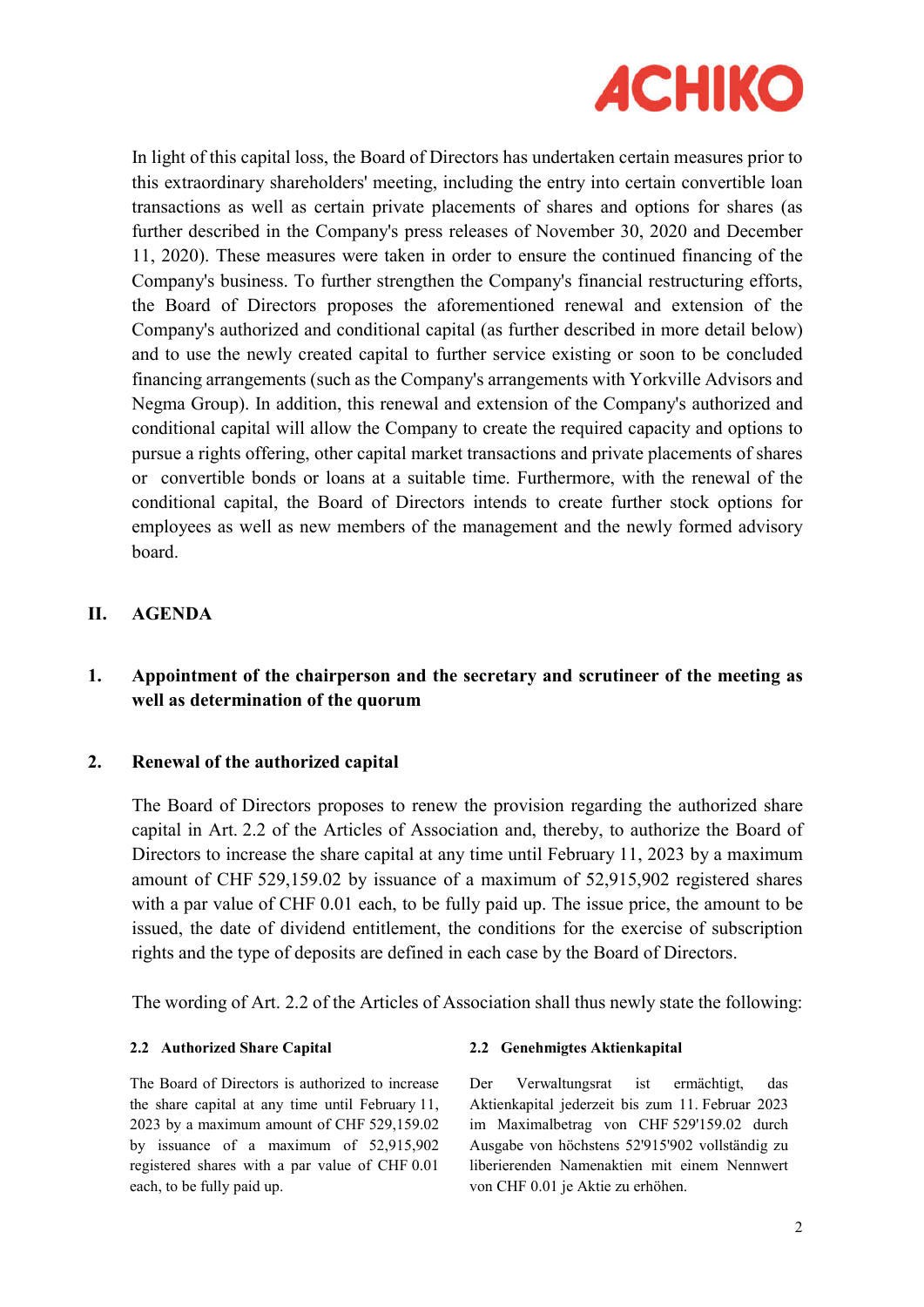

Increases through firm underwriting or in partial amounts are permitted.

The Board of Directors shall determine the issue price, the date from which the shares carry the right to dividends, and the types of contributions. The Board of Directors may also provide for paying in the necessary capital by converting equity capital.

The Board of Directors is authorized to exclude the pre-emptive rights of the shareholders and to allocate them to third parties in the event of the use of the new shares for the purpose of: (1) mergers, acquisitions of enterprises or parts thereof, or participations, financing and/or refinancing of such mergers and acquisitions; (2) the financing and refinancing of investment projects; (3) the participation of strategic partners; (4) broadening the shareholder constituency to certain types of new investors; (5) for the purpose of swiftly or flexibly improving the equity capital situation of the Company by (a) placing shares or (b) offsetting existing claims against the Company and thus reducing debt, which would be substantially more difficult or impossible by granting pre-emptive rights; or (6) for the creation of reserve shares to service convertible bonds and loans. Shares for which the pre-emptive rights have been excluded pursuant to any of the reasons set out above may also first be created as treasury shares held by the Company.

The Board of Directors is further authorized to issue shares from the authorized share capital to satisfy claims arising from convertible bonds and loans to the respective creditors, provided that the claims to be satisfied are based on convertible bonds and loans entered into at market conditions. The Board of Directors shall set the conversion, exchange or exercise price with reference to market conditions prevailing at the date on which the new shares are issued. The preemptive rights of the existing shareholders shall be excluded upon the issuance of shares as a result of the satisfaction of claims arising from convertible bonds and loans.

The Board of Directors is entitled to let forfeit preemptive rights that have not been exercised or to Erhöhungen auf dem Weg der Festübernahme sowie Erhöhungen in Teilbeträgen sind gestattet.

Der Ausgabebetrag, der Zeitpunkt der Dividendenberechtigung und die Art der Einlagen werden durch den Verwaltungsrat bestimmt. Er kann auch die Liberierung durch Umwandlung von Eigenkapital vorsehen.

Der Verwaltungsrat ist ermächtigt, Bezugsrechte der Aktionäre auszuschliessen und diese Dritten zuzuweisen, wenn die neu auszugebenden Aktien zu folgenden Zwecken verwendet werden: (1) Fusionen, Übernahmen von Unternehmen oder Unternehmensteilen oder Beteiligungen, Finanzierungen und Refinanzierungen solcher Fusionen und Übernahmen; (2) die Finanzierung und Refinanzierung von Investitionsvorhaben; (3) die Beteiligung von strategischen Partnern; (4) zur Erweiterung des Aktionariats auf bestimmte Arten von Investoren; (5) zum Zwecke der raschen oder flexiblen Verbesserung der Eigenkapitalsituation durch (a) eine Aktienplatzierung oder (b) durch Verrechnung von bestehenden Forderungen gegen die Gesellschaft und somit durch eine Reduktion des Fremdkapitals, die mit Gewährung von Bezugsrechten nur schwer oder gar nicht möglich wäre; oder (6) zur Schaffung von Reserveaktien zur Bedienung von Wandelanleihen und -darlehen. Aktien, für die die Bezugsrechte aufgrund einer der oben genannten Gründe ausgeschlossen wurden, können auch vorerst als eigene Aktien der Gesellschaft geschaffen werden.

Der Verwaltungsrat ist weiter ermächtigt, Aktien aus dem genehmigten Aktienkapital zur Befriedigung von Ansprüchen Wandelanleihen und -darlehen an die jeweiligen Gläubiger auszugeben, sofern die zu befriedigenden Ansprüche auf Wandelanleihen und -darlehen basieren, welche zu marktüblichen Bedingungen eingegangen wurden. Der Verwaltungsrat setzt den Umwandlungs-, Tausch- oder sonstigen Ausübungspreis unter Berücksichtigung des Marktpreises im Zeitpunkt der Ausgabe der neuen Aktien fest. Bei der Ausgabe von Aktien zur Befriedigung von Ansprüchen aus Wandelanleihen und -darlehen ist das Bezugsrecht der bisherigen Aktionäre ausschlossen.

Der Verwaltungsrat darf Bezugsrechte, die nicht ausgeübt worden sind, verfallen lassen oder er kann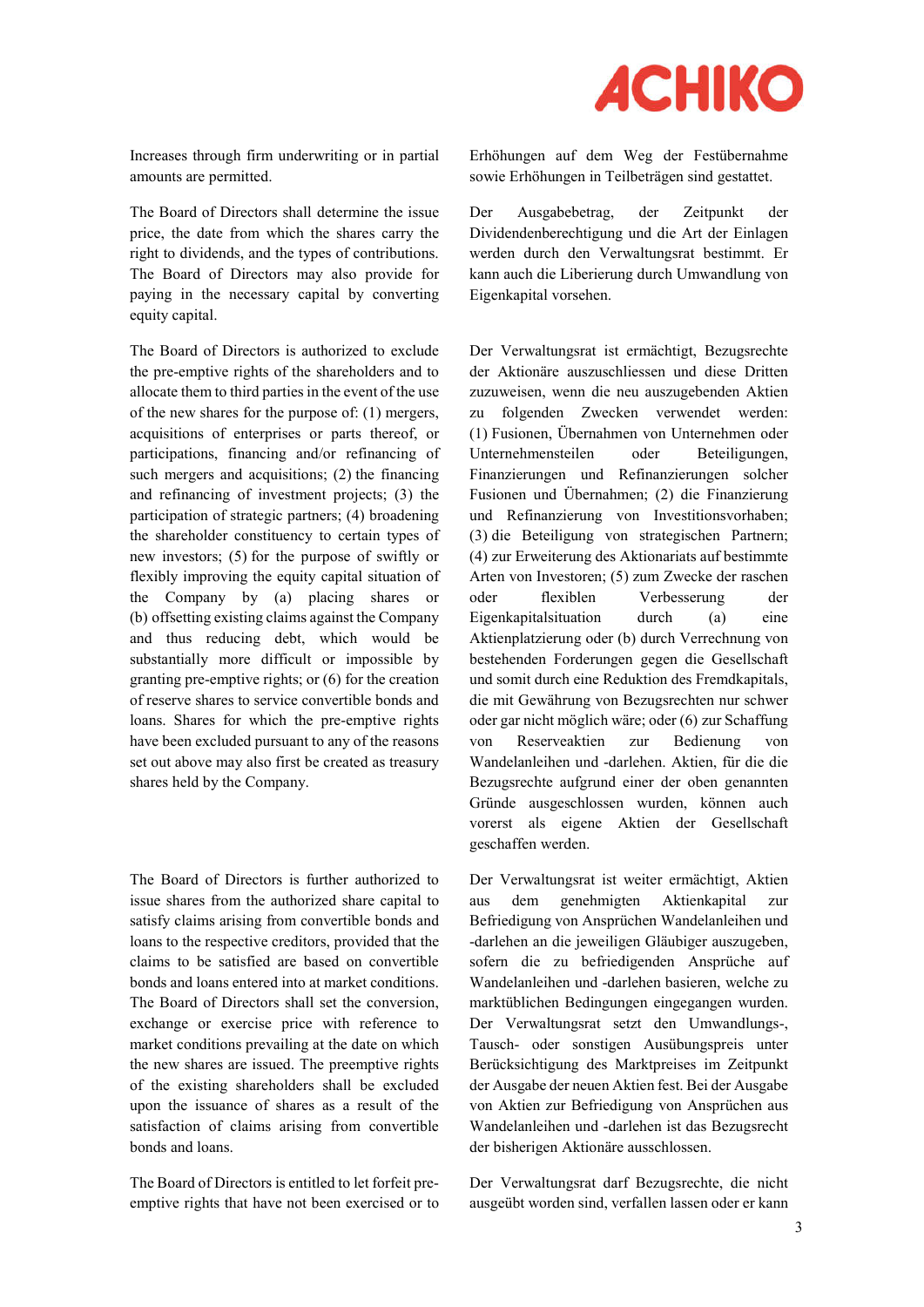

place those rights or the respective shares for which pre-emptive rights have been granted but not exercised at market terms.

diese beziehungsweise Aktien, für die Bezugsrechte eingeräumt, jedoch nicht ausgeübt werden, zu Marktkonditionen platzieren.

In all other respects the current Articles of Association shall remain in force unchanged.

# 3. Renewal of the conditional capital

The Board of Directors proposes to renew the provision regarding the conditional share capital in Art. 2.3 and 2.4 of the Articles of Association and, thereby, to authorize the Board of Directors to increase the share capital under the exclusion of the pre-subscription rights of the shareholders by issuance of up to 52,915,902 fully paid-in registered shares with a par value of CHF 0.01 each, divided into 19,049,725 registered shares for employee participations and 33,866,177 registered shares for financing, acquisitions and other purposes. The respective amendments of Art. 2.3 and 2.4 of the Articles of Association are to be voted on separately.

# 3.1 Amendment of Art. 2.3 of the Articles of Association

The Board of Directors proposes to renew the provision regarding the conditional share capital for employee participations in Art. 2.3 of the Articles of Association and, thereby, to authorize the Board of Directors to increase the share capital for employee participations under the exclusion of the pre-subscription rights of the shareholders by issuance of up to 19,049,725 fully paid-in registered shares with a par value of CHF 0.01 each.

The wording of Art. 2.3 of the Articles of Association shall thus newly state the following:

#### 2.3 Conditional Share Capital for Employee Participations

The share capital shall be increased under the exclusion of the pre-subscription rights of the shareholders by the issuance of up to 19,049,725 fully paid-in registered shares with a par value of CHF 0.01 each, up to an amount of CHF 190,497.25, by means of the exercise of option rights that may be granted to employees, members of the board of directors, members of the advisory board or consultants for mid- or long-term projects of the Company or affiliated companies pursuant to one or several incentive plans to be approved or approved by the board of directors.

#### 2.3 Bedingtes Aktienkapital für Mitarbeiterbeteiligungen

Das Aktienkapital wird unter Ausschluss der Bezugsrechte der Aktionäre durch Ausgabe von höchstens 19'049'725 voll zu liberierenden Namenaktien im Nennwert von je CHF 0.01 um den Maximalbetrag von CHF 190'497.25 erhöht durch Ausübung von Optionsrechten, die den Mitarbeitern, den Mitgliedern des Verwaltungsrates, den Mitgliedern des Beirates oder Beratern für mitteloder langfristige Projekte der Gesellschaft oder von Konzerngesellschaften gemäss einem (oder mehreren) vom Verwaltungsrat auszuarbeitenden Plan (bzw. Plänen) eingeräumt werden oder wurden.

In all other respects the current Articles of Association shall remain in force unchanged.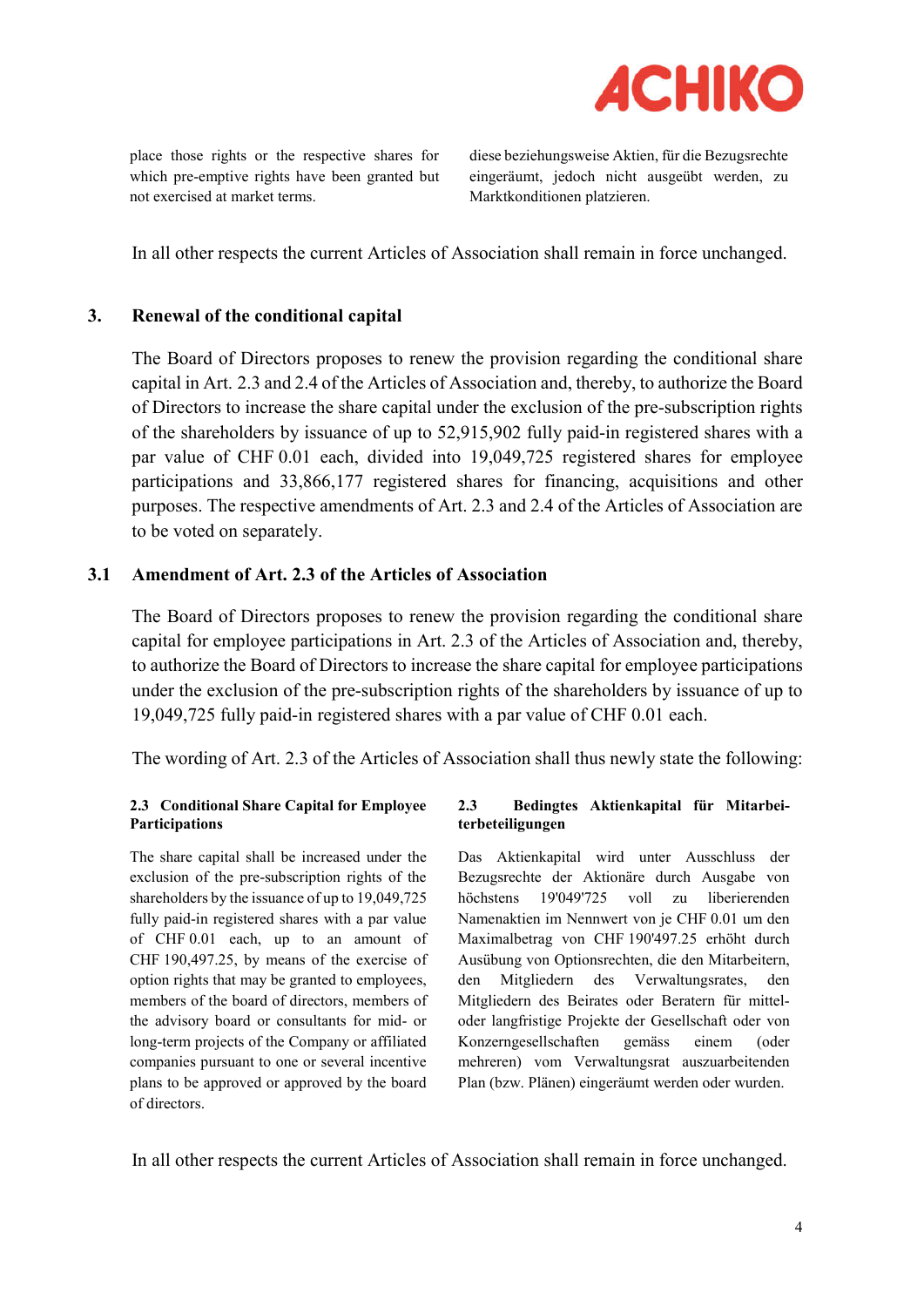

# 3.2 Amendment of Art. 2.4 of the Articles of Association

The Board of Directors proposes to renew the provision regarding the conditional share capital for financing, acquisitions and other purposes in Art. 2.4 of the Articles of Association and, thereby, to authorize the Board of Directors to increase the share capital for financing, acquisitions and other purposes under the exclusion of the pre-subscription rights of the shareholders by issuance of up to 33,866,177 fully paid-in registered shares with a par value of CHF 0.01 each.

The wording of Art. 2.4 of the Articles of Association shall thus newly state the following:

#### 2.4 Conditional Share Capital for Financing, Acquisitions and other Purposes

The share capital may be increased under the exclusion of the pre-subscription rights of the shareholders' by the issuance of up to 33,866,177 fully paid-in registered shares with a par value of CHF 0.01 each, up to an amount of CHF 338,661.77, by means of the exercise or mandatory exercise of conversion, exchange, option, warrant or similar rights for the subscription of shares granted to shareholders or third parties alone or in connection with bonds, notes, options, warrants or other securities or contractual obligations of the Company or any of its subsidiaries (hereinafter collectively the "Financial Instruments").

The preemptive rights of the existing shareholders shall be excluded upon the exercise of any Financial Instruments in connection with the issuance of shares. The then-current owners of such Financial Instruments shall be entitled to acquire the new shares issued upon conversion, exchange or exercise of any Financial Instruments. The main conditions of the Financial Instruments shall be determined by the Board of Directors.

The Board of Directors shall be authorized to restrict or exclude advance subscription rights of the existing shareholders in connection with the issuance of Financial Instruments by the Company or one of its subsidiaries if (1) the issuance is for purposes of financing or refinancing, or the payment for, the acquisition of companies, parts of companies, participations, products, intellectual property or licenses, or investment projects or (2) the

#### 2.4 Bedingtes Aktienkapital für Finanzierung, Akquisitionen und andere Zwecke

Das Aktienkapital wird unter Ausschluss der Bezugsrechte der Aktionäre durch Ausgabe von höchstens 33'866'177 voll zu liberierenden Namenaktien im Nennwert von je CHF 0.01 um den Maximalbetrag von CHF 338'661.77 erhöht durch die Ausübung oder Zwangsausübung von Wandel-, Tausch-, Options-, Bezugs- oder ähnlichen Rechten auf den Bezug von Aktien, welche Aktionären oder Dritten allein oder in Verbindung mit Anleihensobligationen, Darlehen, Optionen, Warrants oder anderen Finanzmarktinstrumenten oder vertraglichen Verpflichtungen der Gesellschaft oder einer ihrer Tochtergesellschaften eingeräumt werden (nachfolgend zusammen die "Finanzinstrumente").

Bei der Ausgabe von Aktien infolge der Ausübung der Finanzinstrumente ist das Bezugsrecht der bisherigen Aktionäre ausschlossen. Zum Bezug der neuen Aktien, die bei der Ausübung von Finanzinstrumenten ausgegeben werden, sind die jeweiligen Inhaber der Finanzinstrumente berechtigt. Die wesentlichen Bedingungen der Finanzinstrumente sind durch den Verwaltungsrat festzulegen.

Der Verwaltungsrat ist ermächtigt, die Vorwegzeichnungsrechte der bisherigen Aktionäre im Zusammenhang mit der Ausgabe von Finanzinstrumenten durch die Gesellschaft oder eine ihrer Tochtergesellschaften zu beschränken oder aufzuheben, falls (1) die Ausgabe zum Zwecke der Finanzierung oder Refinanzierung oder Abgeltung der Übernahme von Unternehmen, Unternehmensteilen, Beteiligungen, Produkten, Immaterialgüterrechten oder Lizenzen oder von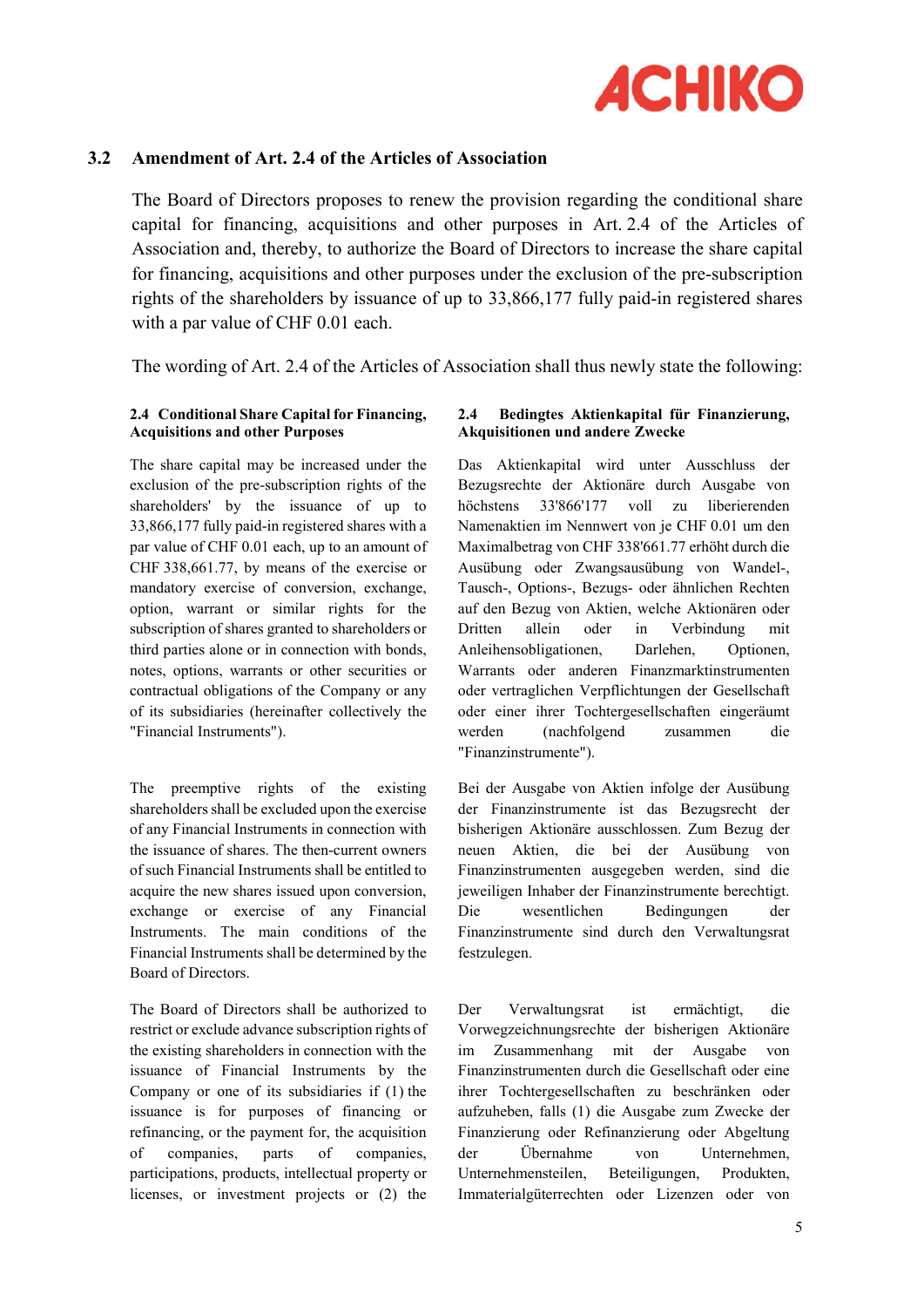

issuance occurs in national or international capital markets or through a private placement. If the advance subscription rights are neither granted directly nor indirectly by the Board of Directors, the following shall apply:

- (a) the Financial Instruments shall be issued or entered into at market conditions; and
- (b) the conversion, exchange or exercise price of the Financial Instruments shall be set with reference to market conditions prevailing at the date on which the Financial Instruments are issued; and
- (c) the Financial Instruments may be converted, exchanged or exercised during a maximum period of 10 years from the date of the relevant issuance or entry.

Investitionsvorhaben oder (2) die Ausgabe auf nationalen oder internationalen Finanzmärkten oder im Rahmen einer Privatplatzierung erfolgt. Wird das Vorwegzeichnungsrecht weder direkt noch indirekt durch den Verwaltungsrat gewährt, gilt folgendes:

- (a) Die Finanzinstrumente sind zu marktüblichen Bedingungen auszugeben oder einzugehen; und
- (b) der Umwandlungs-, Tausch- oder sonstige Ausübungspreis der Finanzinstrumente ist unter Berücksichtigung des Marktpreises im Zeitpunkt der Ausgabe der Finanzinstrumente festzusetzen; und
- (c) die Finanzinstrumente sind höchstens während 10 Jahren ab dem jeweiligen Zeitpunkt der betreffenden Ausgabe oder des betreffenden Abschlusses wandel-, tauschoder ausübbar.

In all other respects the current Articles of Association shall remain in force unchanged.

## 4. Any other business

# III. ADMINISTRATIVE INFORMATION

Please note the following instructions with respect to the participation in the shareholders' meeting:

# 1. Voting rights

Shareholders who are entered in the shareholder register as at January 29, 2021, 5:00 p. m. (CET) (reporting date) are entitled to exercise their shareholder rights with respect to the extraordinary shareholders' meeting. During the period from January 29, 2021, 5:00 p. m. (CET) until and including February 11, 2021, no entries of shares will be made in the shareholder register.

#### 2. No personal attendance

In light of the current epidemic situation in Switzerland and the corresponding legal basis, there will be no personal attendance of shareholders at the meeting. Based on art. 27 para. 1 letter b COVID-19-Ordinance 3 the shareholders may exercise their shareholders' rights through the independent proxy only.